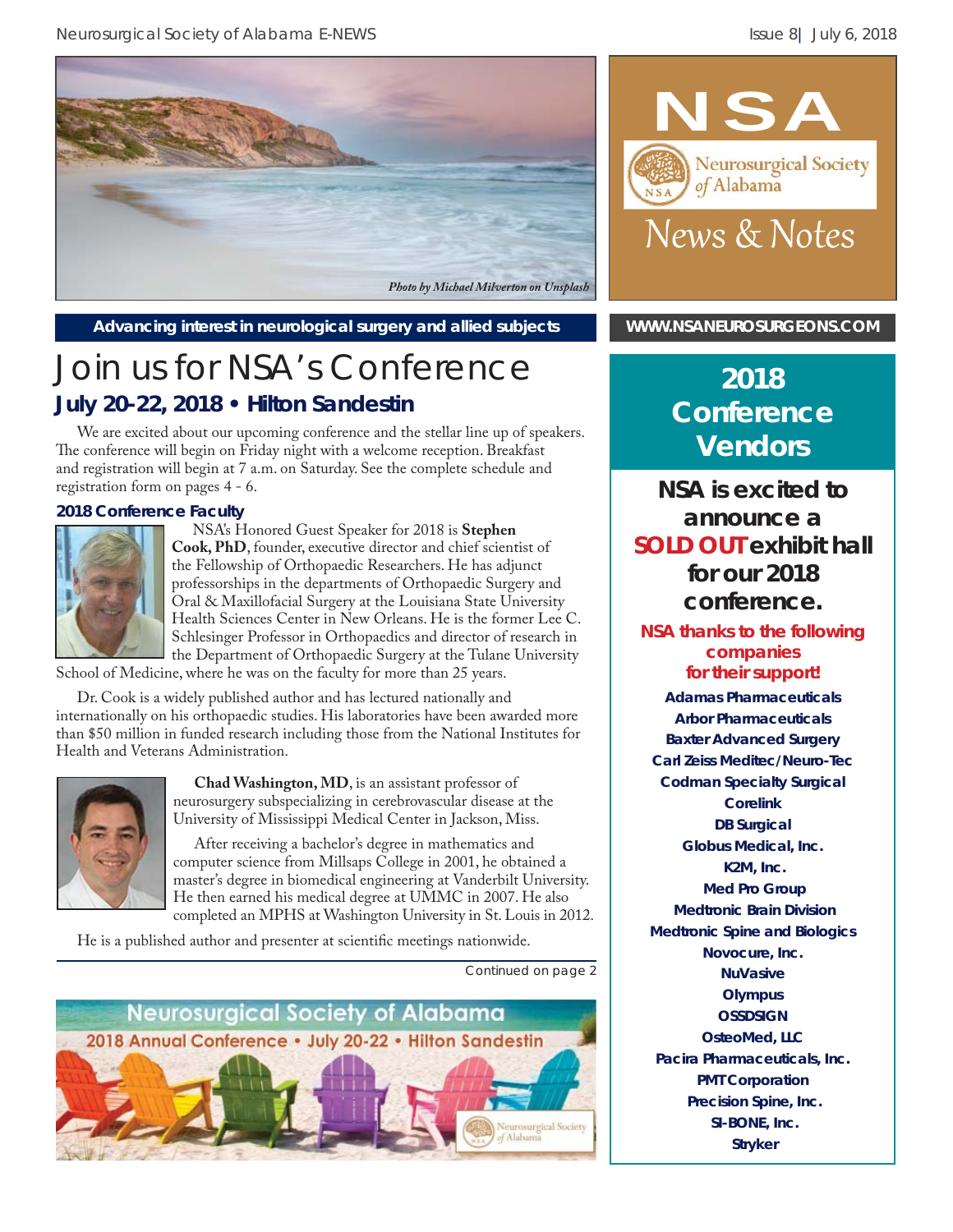#### **NSA 2018 Conference continued**



**John Amburgy, MD,** is a resident in the Department of Neurosurgery at the University of Alabama - Birmingham. He developed a strong interest in the neurosciences after a family member become one of the first people in the Tampa Bay area to undergo stereotactic radiosurgery for metastatic brain tumors.

After working for Pfizer Pharmaceuticals

for several years, he attended the Medical College of Georgia. His research interests consist of traumatic brain injuries (including those from playing sports), helmet design, pediatric neurosurgery, neurological tumors, Gamma Knife and functional neurosurgery.



**Winfield Fisher III, MD**, has been the Griff Harsh Endowed Chair of Neurosurgery at the University of Alabama - Birmingham since 2009. While at UAB he has spent the majority of his time developing a nationally recognized neurovasucular service that includes a state-of-the-art neurosurgical unit, and active participation in intensive care and gamma

knife therapy. He joined the staff at UAB after his retirement as captain in the United States Naval Medical Corps.

Dr. Fisher is a past president of the Southern Neurosurgery Society and Alabama Neurosurgical Society. His areas of expertise include: neurovascular diseases of the brain, carotid artery disease, skull base surgery for complex intracranial tumors, peripheral nerves surgery, trigeminal neuralgia and hydrocephalus.



**Curtis J. Rozzelle, MD**, is an associate professor in the Department of Neurosurgery at the University of Alabama – Birmingham/ Children's Hospital of Alabama.

After serving as an artillery officer in the U.S. Army in Germany, he received his medial degree from the Bowman Gray School of Medicine at Wake Forest University and then

completed residency in neurosurgery at UAB School of Medicine. Dr. Rozzelle went on to complete fellowships in pediatric neurosurgery at the University of Texas-Southwestern Medical Branch, in Dallas, and epilepsy surgery at the University of South Florida College of Medicine in Tampa.

Dr. Rozzelle's clinical practice embraces all aspects of pediatric neurological surgery, including neurosurgical oncology, trauma, critical care and vascular neurosurgery. Dr. Rozzelle's special interests include complex spinal disorders, epilepsy surgery, craniofacial surgery, hydrocephalus, and surgical site infection prevention



**William R. Stetler Jr., MD**, is an assistant professor in the Department of Neurosurgery at the University of Alabama – Birmingham.

He received his medial degree from UAB School of Medicine graduating at the top of his class with AOA honors. Following medical school, Dr. Stetler completed a neurosurgery internship and residency at the University

of Michigan where he was able to complete an enfolded endovascular fellowship mentored by Drs. Greg Thompson and Aditya Pandey, as well as Drs. Joseph Gemmete and Neeraj Chaudhary. He continued his training with another endovascular fellowship at the University of Florida. During this fellowship, Dr. Stetler was able to perform more than 700 endovascular procedures, as well as numerous microsurgical procedures to refine his technical skills and hone his clinical acumen.

He currently is building his practice in general neurosurgery with a focus on cerebrovascular and endovascular neurosurgery to complement his extensive endovascular training.



**Barton L. Guthrie, MD,** is a professor in the Department of Neurosurgery and director of Computer-Assisted Neurosurgery (CANS) at the University of Alabama - Birmingham. He received a medical degree from the University of Alabama at Birmingham then pursued post-doctoral studies in the Department of Physiology and Biophysics,

at UAB. Subsequently, he trained in neurosurgery at the Mayo Clinic, followed by a fellowship at Stanford University.

Dr. Guthrie holds several patents for technology related to image-guided surgery, and was co-founder of Emageon, a now publicly traded company on NASDAQ. His original work with Emageon pioneered the era of medical image viewing on the standard desktop computer. This work now resides in a permanent collection at the Smithsonian Museum of American History in Washington D.C.

Dr. Guthrie has numerous research interests, and directs several clinical investigation protocols, including the optimization of Deep Brain Stimulation (DBS) for Parkinson's disease and other movement disorders. He specializes in the treatment of movement disorders, surgery and radiosurgery of brain tumors, in addition to general neurosurgery practice.



**James M. Johnston, MD,** is an associate professor in the Department of Neurosurgery at the University of Alabama - Birmingham.

He received his medical degree from Washington University School of Medicine in Saint Louis and completed neurosurgery residency in the Washington University Department of Neurosurgery. He pursued

post-doctoral training in functional and diffusion tensor MR imaging at the Mallinckrodt Institute of Radiology Neuro-Imaging Laboratories. During this time, he also served as neurosurgical registrar at the National Referral Centre for Neurosurgery, Beaumont Hospital in Dublin, Ireland. Dr. Johnston was then named Chief Resident in Neurosurgery at Barnes Hospital from 2008-2009 and went on to complete fellowship training in pediatric neurosurgery at Saint Louis Children's Hospital in 2010.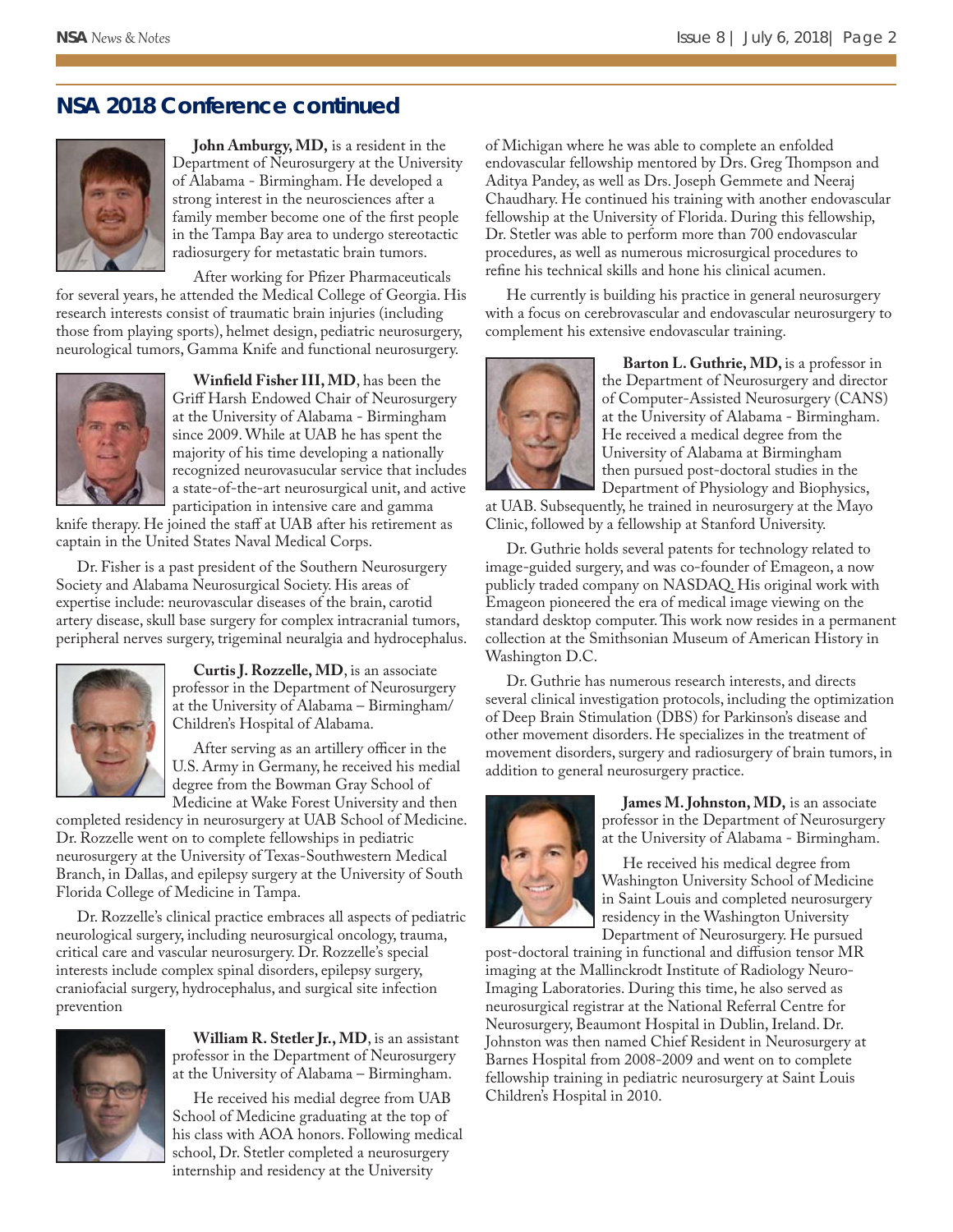# **Thank you for your membership in NSA!**

Jeffrey P. Blount, MD, UAB Department of Neurosurgery, Section of Pediatric Neurosurgery, Birmingham

Robert H. Bradley, MD, Neurosurgery Associates of Central Alabama, Montgomery

R. Cem Cezayirli, MD, Haynes Neurosurgery Group, Birmingham

M.R. Chambers, DVM, MD, UAB Department of Neurosurgery, Birmingham

Shawn B. Clark, MD, Clark & Hirsh Neurology & Spine PC, Mobile

W. Brenton Faircloth, MD, Coastal Neurosurgical Institute, PC, Mobile

Winfield S. Fisher III, MD, UAB Department of Neurosurgery, Birmingham

Bryan S. Givhan, MD, West Alabama Neurosurgery and Spine, Tuscaloosa

Mark N. Hadley, MD, UAB Department of Neurosurgery, Birmingham

Carter S. Harsh, MD, Neurosurgical Associates, P.C., Birmingham

James R. Hirsch, MD, Clark & Hirsh Neurology & Spine PC, Mobile

Zenko Hrynkiw, MD, Grandview Neurosurgery, Birmingham

Robert J. Johnson Jr., MD, Haynes Neurosurgery Group, Birmingham

James Johnston, MD, UAB Department of Neurosurgery, Section of Pediatric Neurosurgery, Birmingham

F. Donovan Kendrick, MD, Neurosurgery Associates of Central Alabama, Montgomery

James M. Markert, MD, UAB Department of Neurosurgery, Birmingham

Rick L. McKenzie, MD, West Alabama Neurosurgery and Spine, Tuscaloosa

Troy H. Middleton III, MD, Coastal Neurosurgical Institute, PC, Mobile

Rhett B. Murray, MD, The Spine and Neurosurgery Center, Huntsville

W. Jerry Oakes, MD, UAB Department of Neurosurgery, Section of Pediatric Neurosurgery, Birmingham

Sean O'Malley, MD, The Brain and Spine Center, PC, Alabaster

Joel D. Pickett, MD, HH Spine & Neuro, Huntsville

Patrick R. Pritchard, MD, UAB Department of Neurosurgery, Birmingham

Kristen O. Riley, MD, UAB Department of Neurosurgery, Birmingham

Curtis J. Rozzelle, MD, UAB Department of Neurosurgery, Section of Pediatric Neurosurgery, Birmingham

Patrick G. Ryan, MD, Montgomery Neurosurgical Associates, Montgomery

Thomas A. Staner, MD, Birmingham

Cheng W. Tao, MD, HH Spine & Neuro, Huntsville

Donnie R. Tyler, MD, Coastal Neurosurgical Institute, PC, Mobile

Nicholas Voss, MD, Dothan Neuro-Spine-Pain, Dothan

Thomas Randolph Whisenhunt Jr., MD, Montgomery Neurosurgical Associates, Montgomery

James G. White III, MD, Northeast Alabama Neurological Services, Gadsden

D. Bruce Woodham, MD, Dothan Neuro-Spine-Pain, Dothan

## **NSA welcomes Meghan Martin**



We are happy to introduce Meghan Martin as our new director. She is responsible for the overall management of NSA, including membership

recruitment and retention, and meeting planning. She comes to us from the Renaissance Montgomery Hotel and Spa where she specialized in sales and event management.

Meghan received a bachelor's degree in broadcast journalism and public relations from Troy University. Her experience will be a welcomed asset to our association. She is filling the position left by Jennifer Hayes who resigned in January.

**If you have not renewed your dues for 2018 or would like to join NSA, download a dues form at** *www. nsaneurosurgeons.com/members.*

**To arrange group billing for your practice, contact Meghan Martin at** *mmartin@alamedical.org* **or call (334) 954-2513.**

### NSA News & Notes

Neurosurgical Society of Alabama 3200 Dauphin Street, Bldg. A | Mobile, AL 36606

(334) 954-2500 | Fax (334) 269-5200 | www.nsaneurosurgeons.com

W. Brent Faircloth, MD, Publisher Charlotte H. Morris, Senior Editor

*The neurosurgical society of Alabama is organized is to advance the interest in neurological surgery and allied subjects and to act as a representative for its members at the discretion of the membership.*

*The articles contained in NSA News & Notes are meant to provoke thought and comment and do not necessarily refl ect the views and opinions of the members, Executive Council or staff of the Neurosurgical Society of Alabama. Comments and letters to the editor are welcome Send to cmorris@alamedical.org.*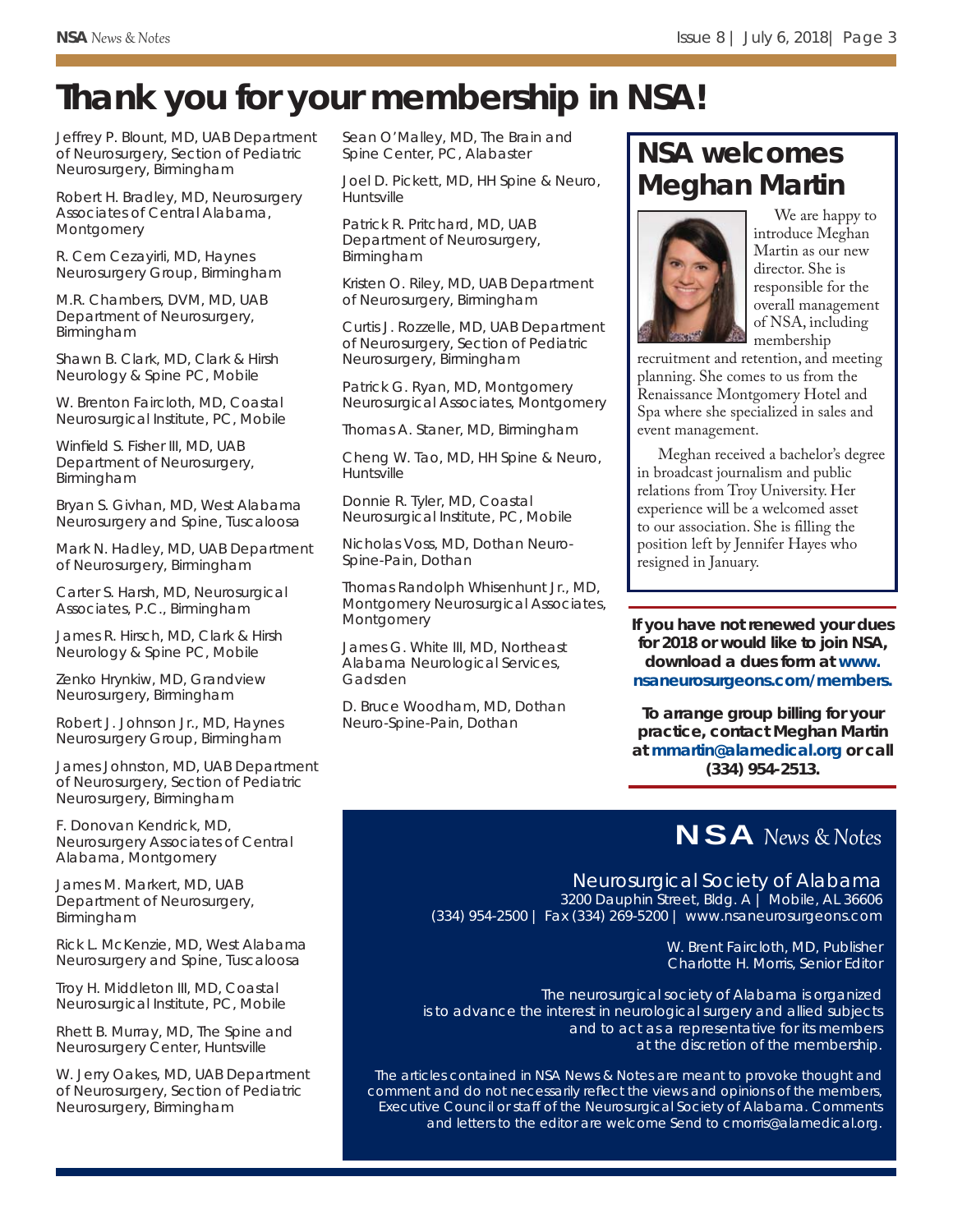

#### **FRIDAY, JULY 20**

**7:00 p.m. – 8:30 p.m.**  Welcome Reception

#### **SATURDAY, JULY 21**

**7:00 a.m. – 8:00 a.m.**  Registration/Breakfast with Exhibitors

**8:00 a.m. – 8:15 a.m.**  Welcome

#### **8:15 a.m. – 9:15 a.m.**

Honored Guest Talk: Magnet Applications in Medicine and Spine

*Stephen Cook, PhD, Director, Fellowship of Orthopaedic Researchers*

#### **9:15 a.m. – 9:45 a.m.**

Cerebral Vasospasm: Current and Emerging Therapies

*Chad Washington, MD,* 

*Assistant Professor of Neurosurgery, University of Mississippi*

**9:45 a.m. – 10:15 a.m.**  Morning Break with Exhibitors

# **AGENDA**

**10:15 a.m. – 10:45 a.m.**  Interim Analysis of a Longitudinal Study on Diffusion Sensor Imaging and Tractography in Collegiate Football Athletes and its Association with Mild

Traumatic Brain Injury *John Amburgy, MD, Resident Physician, Department of Neurosurgery, University of Alabama - Birmingham*

**10:45 a.m. – 11:15 a.m.**  Management of Acoustic Nerve Tumors

*Winfi eld S. Fisher III, MD, Griffi th Harsh Endowed Professor of Neurosurgery, University of Alabama - Birmingham*

**11:15 a.m. – 11:45 a.m.**  Update from the Hydrocephalus Clinical Research Network

*Curtis J. Rozzelle, MD, Associate Professor, Department of Neurosurgery, University of Alabama-Birmingham*

#### *AGENDA CONTINUED ON PAGE 2*

#### **Accreditation Statement**

This activity has been planned and implemented in accordance with the accreditation requirements and policies of the Medical Association of the State of Alabama through the joint providership of the Medical Foundation of Alabama and the Neurosurgical Society of Alabama. The Medical Foundation of Alabama is accredited by the Medical Association of the State of Alabama to provide continuing medical education for physicians.

#### **Designation Statement**

The Medical Foundation of Alabama designates this live activity for a maximum of *5.5 AMA PRA Category 1 Credits*™. Physicians should claim only the credit commensurate with the extent of their participation in the activity.

#### **HONORED GUEST SPEAKER: STEPHEN COOK, PHD**



Stephen Cook, PhD, is the founder, executive director and chief scientist of the Fellowship of Orthopaedic Researchers. He has adjunct professorships in the departments of Orthopaedic Surgery and Oral & Maxillofacial Surgery at the Louisiana State University Health Sciences Center in New Orleans.

Dr. Cook has published more than 200 articles and has lectured nationally and internationally on his orthopaedic studies. He is the recipient of a number of research awards and recognitions, and his laboratories have been awarded more than \$50 million in funded research.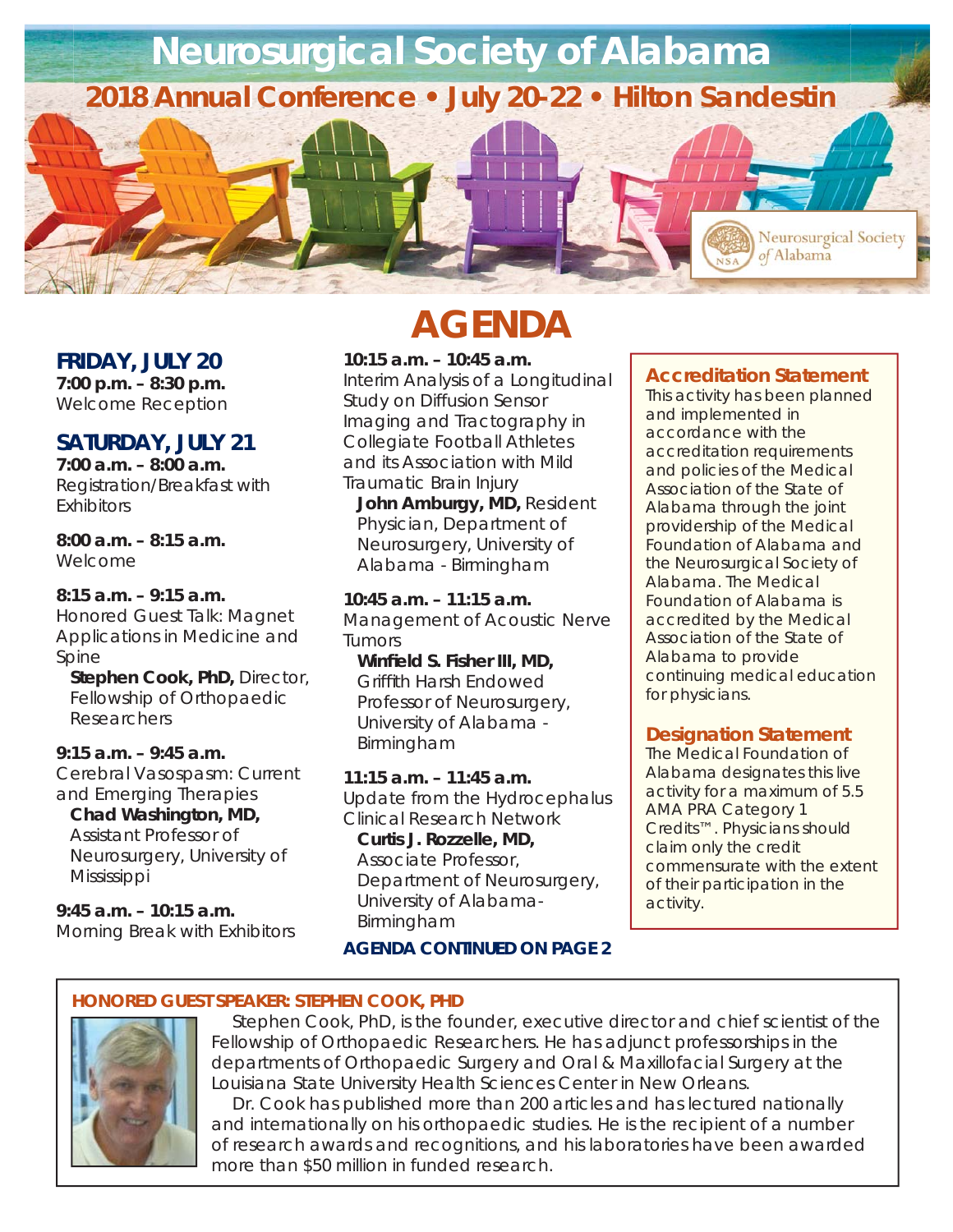# **Neurosurgical Society of Alabama**

## **2018 Annual Conference • July 20-22 • Hilton Sandestin**

# **AGENDA, CONT.**

**11:45 a.m. – 12:00 p.m.**  Business Session **9:30 a.m. – 10:00 a.m. 11:45 a.m. – 12:00 p.m. 9:30 a.m. – 10:00 a.m.**

**6:30 p.m.**  Cocktails followed by dinner

#### **SUNDAY, JULY 22**

**7:00 a.m. – 8:00 a.m.**  Registration/Breakfast with Exhibitors

**8:00 a.m. – 9:00 a.m.**  Honored Guest Talk: Magnet Applications in Medicine and Spine

*Stephen Cook, PhD, Director, Fellowship of Orthopaedic Researchers*

**9:00 a.m. – 9:30 a.m.**  Update on Endovascular Treatment of Stroke *William R. Stetler Jr., MD, Associate Professor, Department of Neurosurgery, University of Alabama - Birmingham*

Morning Break with Exhibitors

**10:00 a.m. – 10:30 a.m.**  The Cost of Avoidable Neurosurgical Transfers *Bart Guthrie, MD, Professor, Department of Neurosurgery, University of Alabama - Birmingham*

**10:30 a.m. – 11:00 a.m.**  Stereotactic Placement of Intratumoral Catheters for Convection Enhanced Delivery of HSV G207 in Pediatric Supratentorial Malignant Brain Tumors

*James M. Johnston Jr., MD, Associate Professor, Department of Neurosurgery, University of Alabama - Birmingham*

**11:00 a.m.**  Evaluation and Adjourn

#### **LEARNING OBJECTIVES LEARNING**

- Identify recent advances Identify recent advances in the endovascular treatment of strokes.
- Evaluate effective management of acoustic nerve tumors.
- Compare concussive and non-concussive collegiate helmeted impacts.
- Describe current and emerging therapies in cerebral vasospasms.
- Review updates from the hydrocephalus clinical research network.
- Assess stereotactic placement of intratumoral catheters for convection enhanced delivery of HSV G207 in pediatrics.
- Review magnet applications in medicine and spine.
- State the cost of avoidable neurosurgical transfers.

#### **ACCOMMODATIONS**

Rooms at the Hilton Sandestin begin at \$325 per night. Rate applies for two days before and two days after our meeting based on availability. Call (850) 267-9500 with room block code NSA. Room block closes June 20.

#### **REGISTRATION**

Print a registration form from the NSA website at *www.nsaneurosurgeons.com/Conference*.